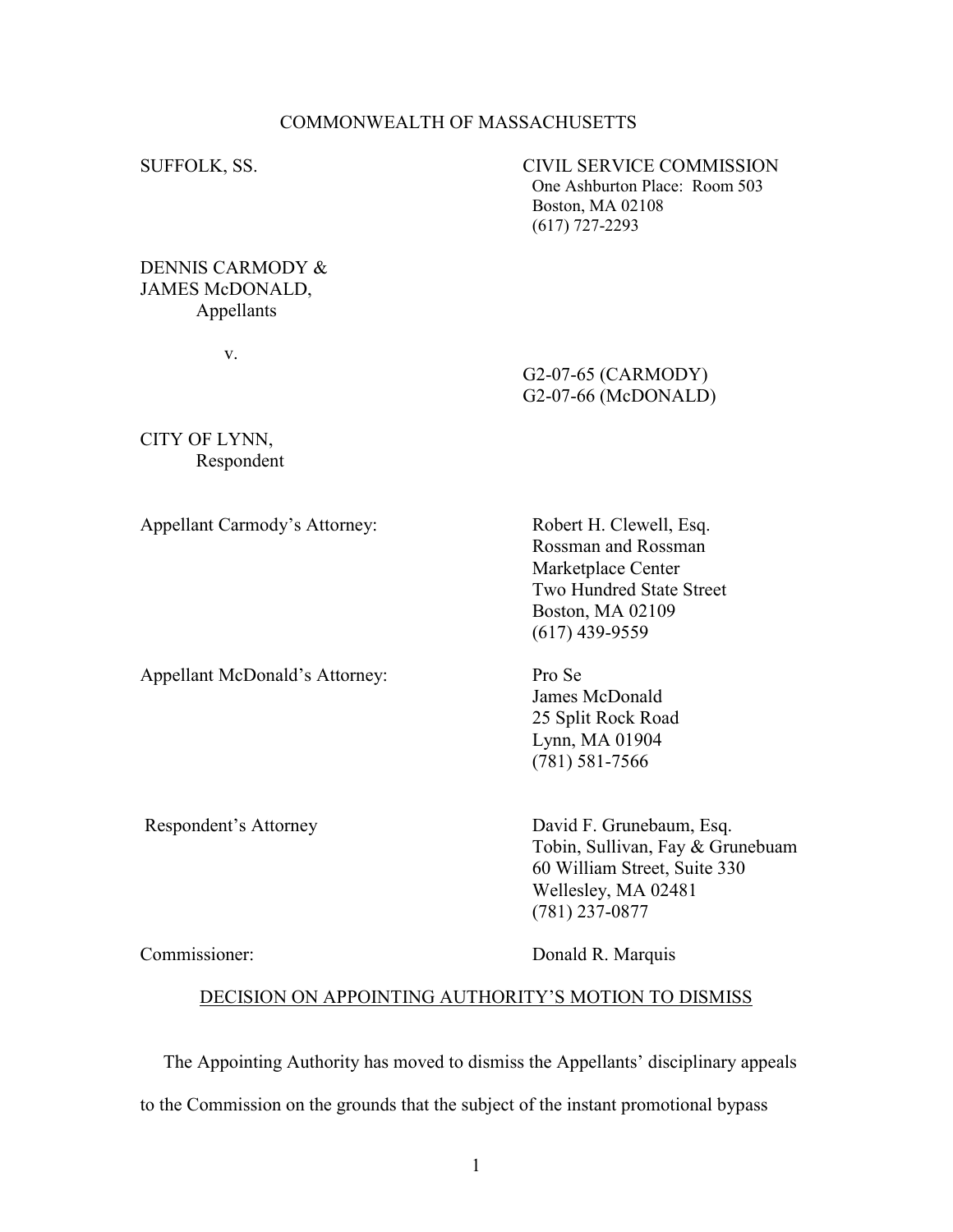appeals are currently being adjudicated under the provisions of the collective bargaining agreement between the City of Lynn and Local 739 IAFF.

Chapter 150E, section 8 provides in part that:

"Where binding arbitration is provided under the terms of a collective bargaining agreement as a means of resolving grievances concerning job abolition, demotion, promotion, layoff, recall or appointment and where an employee elects such binding arbitration as the method of resolution under said collective bargaining agreement, such binding arbitration shall be the exclusive procedure for resolving any such grievance, notwithstanding any contrary provision of chapter thirty-one."

 In the current case, the Appellants, via Local 739 IAFF, have elected binding arbitration as the method of resolving their claims. Consequently, they are precluded by statute from pursuing an appeal under the civil service law.

 The Appellants offer four unpersuasive arguments in opposition to dismissing the appeals pending before the Commission. First, the Appellants argue that neither of them is a grievant in the above-referenced arbitration. The City argues that this is a misleading argument that attempts to elevate form over substance as only a union can file a matter for arbitration. The Commission concurs with the City. Where a union files a Demand for Arbitration on behalf of an employee within a bargaining unit which it represents, that action must, absent evidence of bad faith, be imputed to the employee, since submission of the Demand is, of necessity, made by the union -- which is a party to the applicable agreement -- rather than the individual. (See Sandra Rose v. Peabody School Department, D-5056, October 27, 1994.)

 The three other arguments offered by the Appellants in opposition to dismissal of the current appeals pending before the Commission focus on the Appellants' assertion that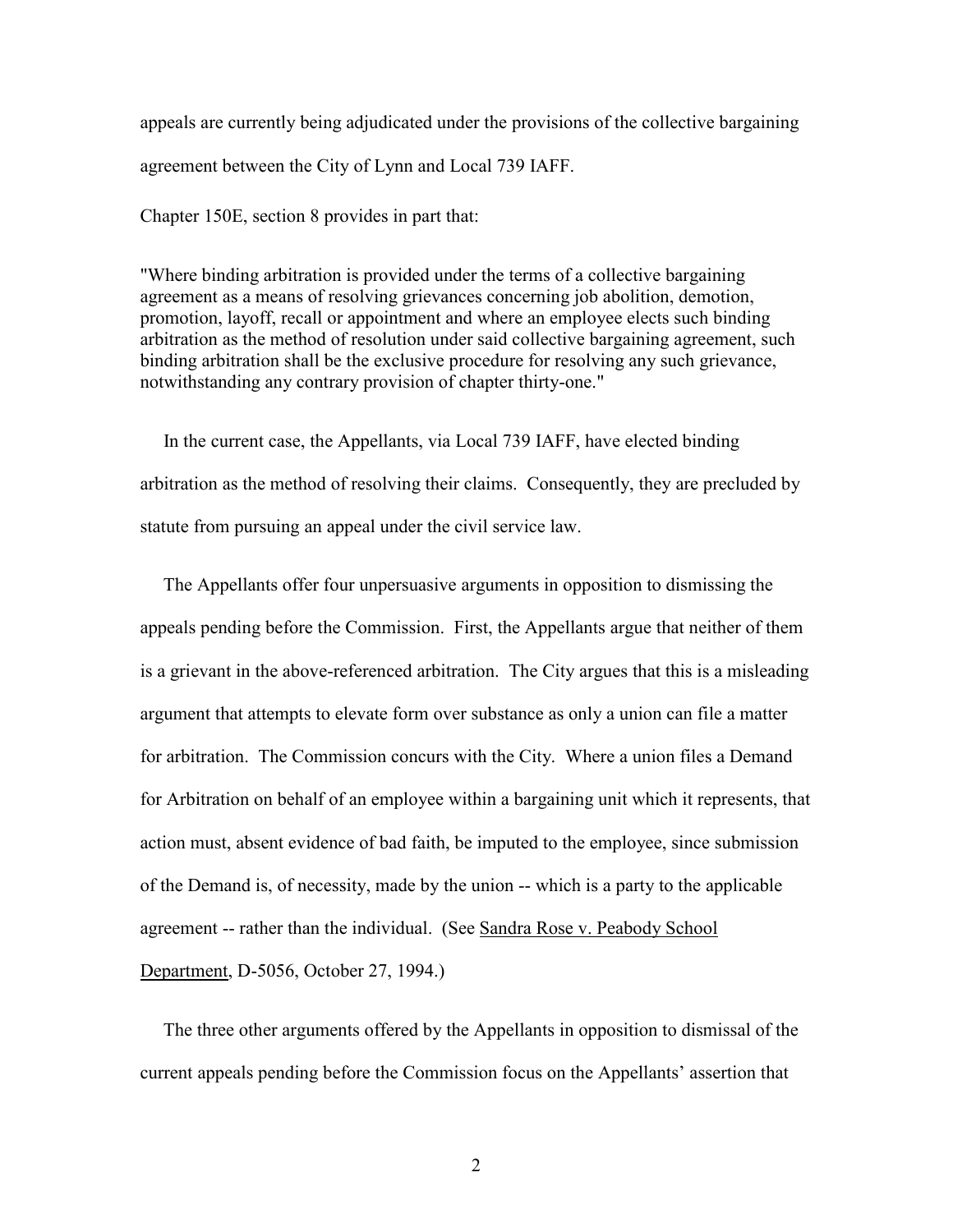they don't intend to present the same facts before the arbitrator as they would before the Commission. As correctly argued by the City, what strategy the Appellants employ in both fora is not at issue. Rather, what is at issue is that the Appellants' redress in both fora involve the same issue.

 Civil service employees have two avenues of appeal when disciplined or bypassed - either to the Civil Service Commission or, as the final step in a contractual grievance procedure, to arbitration. Such employees are free, if the applicable collective bargaining agreement permits it, to file an appeal with the Commission and also to appeal through the grievance procedure up to -- but not including -- arbitration. At that point, such employees must make a binding election between one route or the other.

 The Commission has regularly held that the filing of a Demand for Arbitration with the American Arbitration Association constitutes such an election. See Campbell et al. v. City of North Adams, D-5046, D-5071, September 28, 1994; Finneran v. Hull Municipal Lighting Plant, D-4092, July 17, 1991; and Hawkes et al. v. Boston Housing Authority, D-4565, January 12, 1992 (appeals dismissed where a Demand or Petition for Arbitration had been submitted.)

 For all of the above reasons, the Appellants' appeals under Docket Nos. G2-07-65 and G2-07-66 are hereby *dismissed*.

Donald R. Marquis, Commissioner

 $\overline{\phantom{a}}$  , where  $\overline{\phantom{a}}$  , where  $\overline{\phantom{a}}$  , where  $\overline{\phantom{a}}$ 

By vote of the Civil Service Commission (Bowman, Chairman; Guerin, Henderson, Marquis and Taylor, Commissioners) on July 26, 2007.